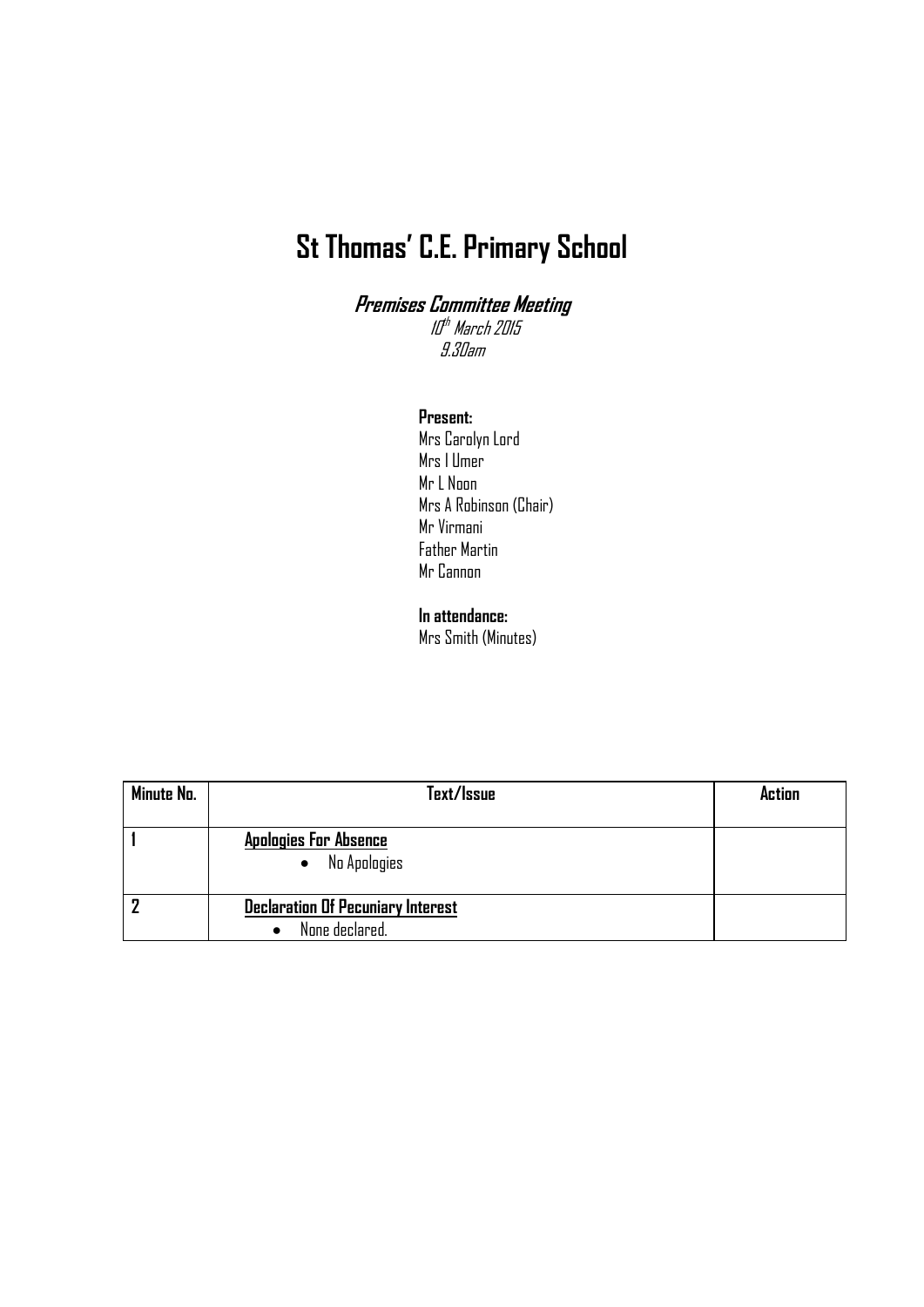| 3 | Minutes of Last Meeting and Matters Arising                                                                                                                                                                                                                                                                                                                                                                                                                                                                                                                                                                                                                                                                                                                                                                                                                                                                                                                                                                                                                    |                                  |
|---|----------------------------------------------------------------------------------------------------------------------------------------------------------------------------------------------------------------------------------------------------------------------------------------------------------------------------------------------------------------------------------------------------------------------------------------------------------------------------------------------------------------------------------------------------------------------------------------------------------------------------------------------------------------------------------------------------------------------------------------------------------------------------------------------------------------------------------------------------------------------------------------------------------------------------------------------------------------------------------------------------------------------------------------------------------------|----------------------------------|
|   | Cllr Virmani confirmed that the school had managed to get the<br>parking lines. The Mosque is not happy and not agreeing that it<br>should be blocked off. IM added that were not able to close the road<br>down and what is the objective. Cllr Virmani explained the reasons<br>and will have to take the objective to the council committee.<br>CL added that it is an unadopted road in a bad state of repair. Cllr<br>$\bullet$<br>Virmani commented that all 3 owners have to repair and the others<br>are not willing to pay and have no money. IU asked Cllr Virmani what<br>he suggests and he said that it is a long process and 2 people have<br>to agree. IU added that the school would be willing to give access on<br>weekends. Suggestion to meet with the Mosque and the Amina Hall.<br>Father Martin added that we are not willing to take the risk and does<br>someone have to be killed first. There have been lots of near misses<br>and is going to take time to resolve. CL added that a substantial<br>amount of money has been spent. | IU is going to write<br>a letter |
| 4 | School Meals/Kitchen Update: Mandy's role, Tasters, computerisation in                                                                                                                                                                                                                                                                                                                                                                                                                                                                                                                                                                                                                                                                                                                                                                                                                                                                                                                                                                                         |                                  |
|   | kitchen                                                                                                                                                                                                                                                                                                                                                                                                                                                                                                                                                                                                                                                                                                                                                                                                                                                                                                                                                                                                                                                        |                                  |
|   | CL kitchen looking at different menus and what the children<br>would like. Rosie has been showing the kitchen staff how to<br>make authentic curry and taking taster dishes around the<br>classrooms. The biryani was a hit. Also trying burgers and pasta<br>dishes and Rosie is going to do a dahl. IU confirmed that more<br>children are going home and asking to start on school dinners<br>after the taster sessions.<br>CL the children rank the taster sessions and they have been<br>quite successful ensures the impact on the menu.<br>CL the school now have chickens and the kitchen are making<br>egg custards with the eggs LN added that the Breakfast Club<br>are using the eggs as well.                                                                                                                                                                                                                                                                                                                                                     |                                  |
|   | CL announced that the dinner choices will be computerised soon<br>and it also organises how many of each item has to be made.<br>The system is installed and the children will choose online from<br>home and the numbers go straight to the kitchen and will also<br>do shopping lists for the ingredients.                                                                                                                                                                                                                                                                                                                                                                                                                                                                                                                                                                                                                                                                                                                                                   |                                  |
|   | Cllr Virmani was concerned if the food allergy and hygiene                                                                                                                                                                                                                                                                                                                                                                                                                                                                                                                                                                                                                                                                                                                                                                                                                                                                                                                                                                                                     |                                  |
|   | aspects have been looked at CL confirmed that it was all done.<br>Mandy is now taking a big role also working with the gardening                                                                                                                                                                                                                                                                                                                                                                                                                                                                                                                                                                                                                                                                                                                                                                                                                                                                                                                               |                                  |
|   | and cookery clubs. LN added that the cookery clubs have                                                                                                                                                                                                                                                                                                                                                                                                                                                                                                                                                                                                                                                                                                                                                                                                                                                                                                                                                                                                        |                                  |
|   | started by making fruit salads and kebabs.                                                                                                                                                                                                                                                                                                                                                                                                                                                                                                                                                                                                                                                                                                                                                                                                                                                                                                                                                                                                                     |                                  |
|   | CL there is a new grab bag choice on certain days which is<br>alleviating the queuing problems. Trying lots of different                                                                                                                                                                                                                                                                                                                                                                                                                                                                                                                                                                                                                                                                                                                                                                                                                                                                                                                                       |                                  |
|   | contents. Also operating as hot station including soup and a v                                                                                                                                                                                                                                                                                                                                                                                                                                                                                                                                                                                                                                                                                                                                                                                                                                                                                                                                                                                                 |                                  |
|   | variety of hot items. Children know where they are going and                                                                                                                                                                                                                                                                                                                                                                                                                                                                                                                                                                                                                                                                                                                                                                                                                                                                                                                                                                                                   |                                  |
|   | the choice of dinner is colour coded and the children wear the                                                                                                                                                                                                                                                                                                                                                                                                                                                                                                                                                                                                                                                                                                                                                                                                                                                                                                                                                                                                 |                                  |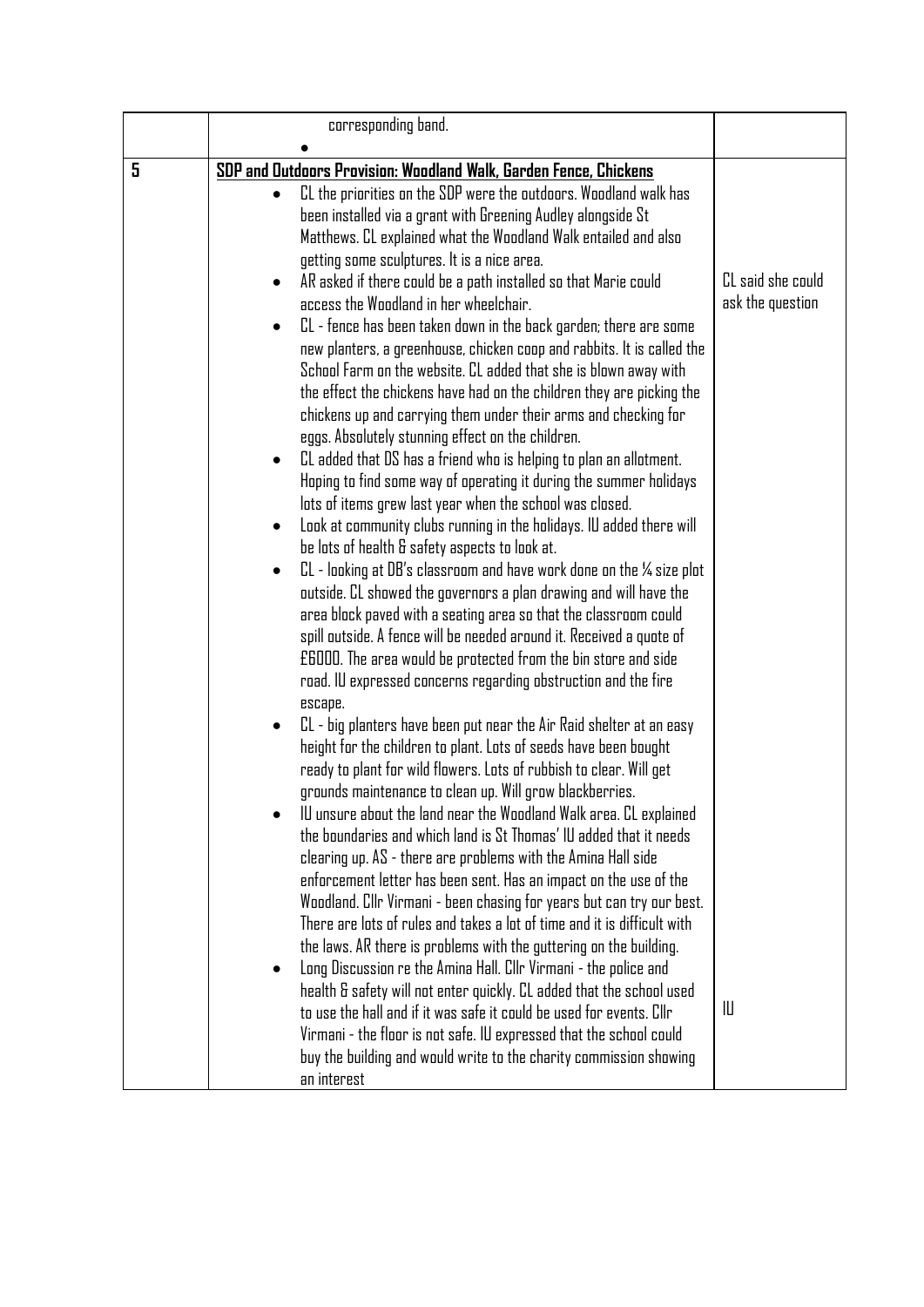| 6 | The Playground                                                                                                                                                   |    |
|---|------------------------------------------------------------------------------------------------------------------------------------------------------------------|----|
|   | CL since the last meeting the playground has been resurfaced via                                                                                                 |    |
|   | the Capital programme. All the marking are done now. Judith the                                                                                                  |    |
|   | every child counts teacher has asked for specific maths activities to                                                                                            |    |
|   | be painted.                                                                                                                                                      |    |
|   | AR there is broken up areas and it is splitting. CL suggested that LN<br>$\bullet$                                                                               | LN |
|   | contact Bob Harris the builder. It is a health & safety issue. Two new                                                                                           |    |
|   | steps also needed outside Mr Tindal's classroom                                                                                                                  |    |
| 7 |                                                                                                                                                                  |    |
|   | Traffic and update on roadworks<br>CL attends a monthly meeting and updated the governors.                                                                       |    |
|   | Closure of Higher Audley Street 18th March 2015.<br>$\bullet$                                                                                                    |    |
|   | St Clements Street will be locked off for 3 weeks. CL expressed<br>$\bullet$                                                                                     |    |
|   | concerns with builders re the tyre tracks in the snow through the                                                                                                |    |
|   | trees. The builders have put containers filled with water as an                                                                                                  |    |
|   | obstruction but some had been moved.                                                                                                                             |    |
|   | Concerns no parking for parents.                                                                                                                                 |    |
|   | AR - Police involved with problems at the back of the school.                                                                                                    |    |
|   | Complete bollards will be put there but will possibly be used as a                                                                                               |    |
|   | bunny run. Concerns if there was a possible police car chase.                                                                                                    |    |
|   | Newton Street closed 7th April 2015 approx 2/3 weeks. CL has<br>$\bullet$                                                                                        |    |
|   | another meeting before then will impact access to the school.                                                                                                    |    |
|   | Lambert has been closed longer than expected.<br>$\bullet$                                                                                                       |    |
|   | Harwood Street has got temporary 3 way traffic lights<br>٠                                                                                                       |    |
|   | End of April Cherry Street will be closed permanently. Blocked off for<br>$\bullet$                                                                              |    |
|   | pedestrians as well. Installing a Zig Zag walk way ramp and will not                                                                                             |    |
|   | reopen until the ramp has been built. LN added that this will not                                                                                                |    |
|   | affect the walking bus and informed that they do not go on the main                                                                                              |    |
|   | roads anymore.                                                                                                                                                   |    |
|   | Long discussion re developments in Blackburn                                                                                                                     |    |
|   | CL commented that the guys on the road have been absolutely                                                                                                      |    |
|   | brilliant and she has regular meetings with them.                                                                                                                |    |
| 8 | <b>Buildings and Maintenance update</b>                                                                                                                          |    |
|   | CL has a meeting with the building liaison officer planned and the set up is                                                                                     |    |
|   | happening.                                                                                                                                                       | CL |
|   | Still have the problems with the fire alarm. It does work but registers a<br>$\bullet$<br>fault they are coming to have a look at it during the Easter holidays. |    |
|   | No big maintenance bills CL ran through the contracts.<br>$\bullet$                                                                                              |    |
|   | IU asked if the quote had been received for the CCTV in the entrance<br>٠                                                                                        |    |
|   | AR mentioned the incident which occurred Tuesday 3 March 2015 and CL<br>$\bullet$                                                                                |    |
|   | explained what happened. Staff members were intimidated. CL expressed                                                                                            |    |
|   | how non-committal the police were. IU explained how difficult it was to                                                                                          |    |
|   | gain contact with the police. The neighbourhood policeman who came to                                                                                            |    |
|   | visit CL was so embarrassed.                                                                                                                                     |    |
|   | IU as a result of this incident CCTV is essential in the entrance and also a<br>$\bullet$                                                                        |    |
|   | buzzer on the gates. CL added that the wiring is there ready.                                                                                                    |    |
|   | IU informed the governors that she had received a signed confirmation                                                                                            |    |
|   | from the mother of the girl who assaulted Carolyn agreeing that her                                                                                              |    |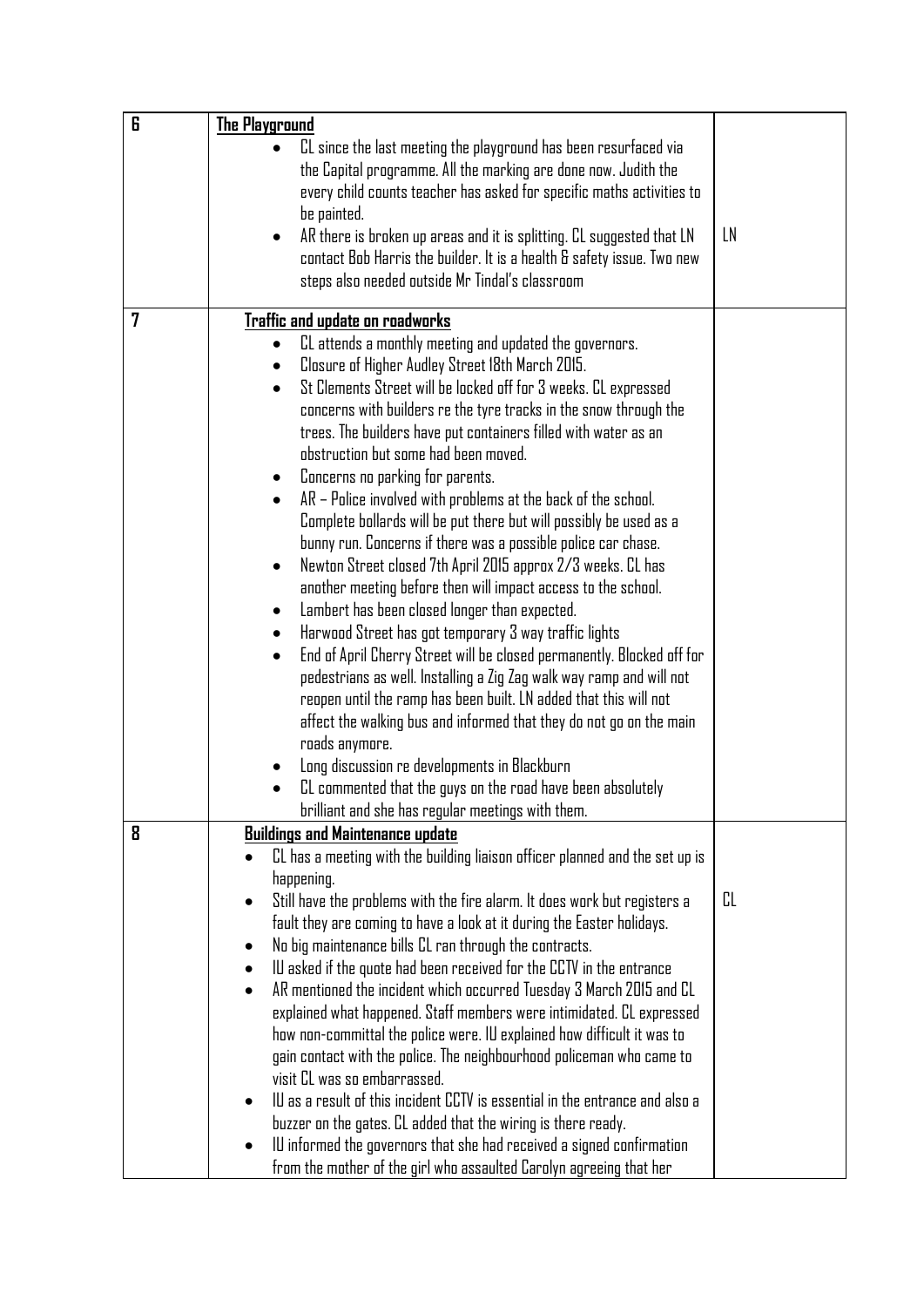|               | daughter had assaulted Carolyn.<br>CL showed the governors an Abuse Policy from Surrey County Council<br>which could be devised onto a school policy for St Thomas'. IU to email a<br>copy to the governors.                                                                                                                                                                                                                                                                                                                                                                                                                                                                                                                            | IU |
|---------------|-----------------------------------------------------------------------------------------------------------------------------------------------------------------------------------------------------------------------------------------------------------------------------------------------------------------------------------------------------------------------------------------------------------------------------------------------------------------------------------------------------------------------------------------------------------------------------------------------------------------------------------------------------------------------------------------------------------------------------------------|----|
| 9             | <b>Community Update</b>                                                                                                                                                                                                                                                                                                                                                                                                                                                                                                                                                                                                                                                                                                                 |    |
|               | CL - now have a school facebook page and is monitored by a company<br>called Blip It and the school also has a twitter feed.<br>CL have to be careful who see's it CL & DS are set up as administrators.<br>No staff must like the page and be very cautious. Parents will be subject<br>to your own account. Will be put in a vulnerable position as governors.                                                                                                                                                                                                                                                                                                                                                                        |    |
| 10            | <b>Walking bus</b>                                                                                                                                                                                                                                                                                                                                                                                                                                                                                                                                                                                                                                                                                                                      |    |
|               | LN the walking bus route had to be changed due to the developments<br>on the road and now come around the back streets.<br>LN explained the route and the children who would normally meet on<br>$\bullet$<br>the main road meet at the hot and tender takeaway.<br>Extra staff help during bad weather conditions. Currently up to the<br>٠<br>max numbers but there are a few children who pick and choose the<br>days.<br>IU added that more staff could be employed to meet the numbers<br>$LN$ – spaces go on the newsletter. Children who are attending late<br>$\bullet$<br>and have problems getting in to school are encouraged and try to<br>accommodate everyone.                                                            |    |
| $\mathbf{11}$ | Health & Safety Procedures - Re: Trips                                                                                                                                                                                                                                                                                                                                                                                                                                                                                                                                                                                                                                                                                                  |    |
|               | CL - the school has quite good Health & Saftey and informed the<br>governors that LN will be delivering a presentation at the Curriculum<br>meeting.<br>CL – every trip that goes ahead will be risk-assessed via EVOLVE and<br>$\bullet$<br>risk assessments are attached. Adventurous trips require Local<br>Authority approval.<br>CL mentioned the trips that have been held recently. LN added that<br>we will do a pre visit to the venue. If not ring and speak to the venue<br>or ask other schools who have been.<br>CL informed the governors of a recent scenario with a parent whose<br>child was returning back late from a trip and expressed that the<br>school will make arrangements to accommodate a parents request. | CL |
| 12            | Medicine Policy - Updated and Relevant                                                                                                                                                                                                                                                                                                                                                                                                                                                                                                                                                                                                                                                                                                  |    |
|               | CL – will only give medicines prescribed by a doctor.<br>Parents can administer paracetamol if possible.<br>IU – there is a lot of responsibility on Governors and asked if the<br>Medicine policy is on the website. CL will check and add.<br>Cllr Virmani asked if 2 people administer the prescribed medicines.<br>CL confirmed that there are always 2 people and receive the exact<br>information and instructions from the parents.<br>AR mentioned that Chicken Pox is around at the moment                                                                                                                                                                                                                                     | CL |
|               |                                                                                                                                                                                                                                                                                                                                                                                                                                                                                                                                                                                                                                                                                                                                         |    |